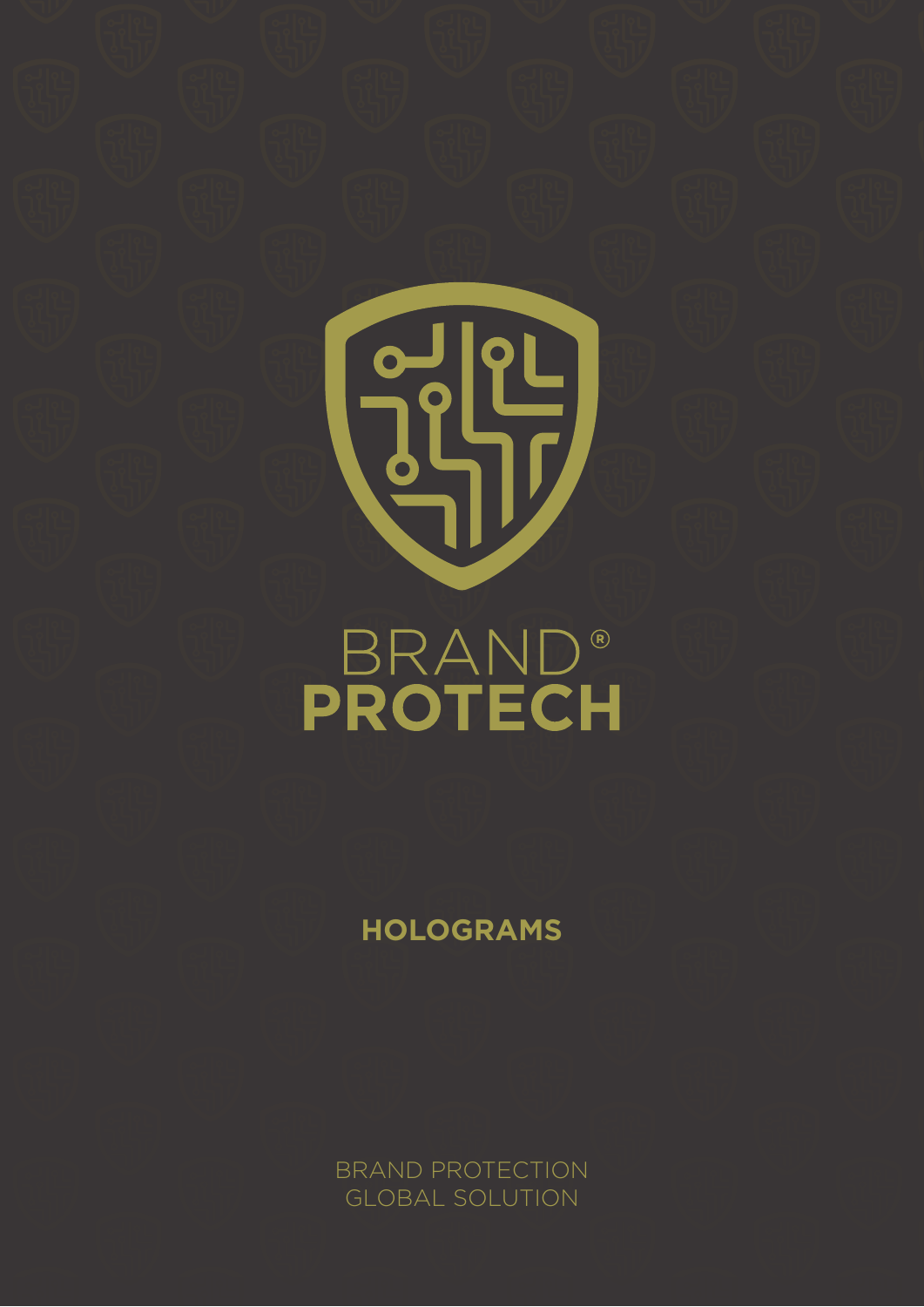# **HOLOGRAM** THE SOLUTION

- IHMA certified
- Temper evidence
- Laser engraved serialization
- Unique QR code
- Holosure technology (including chemical taggants)



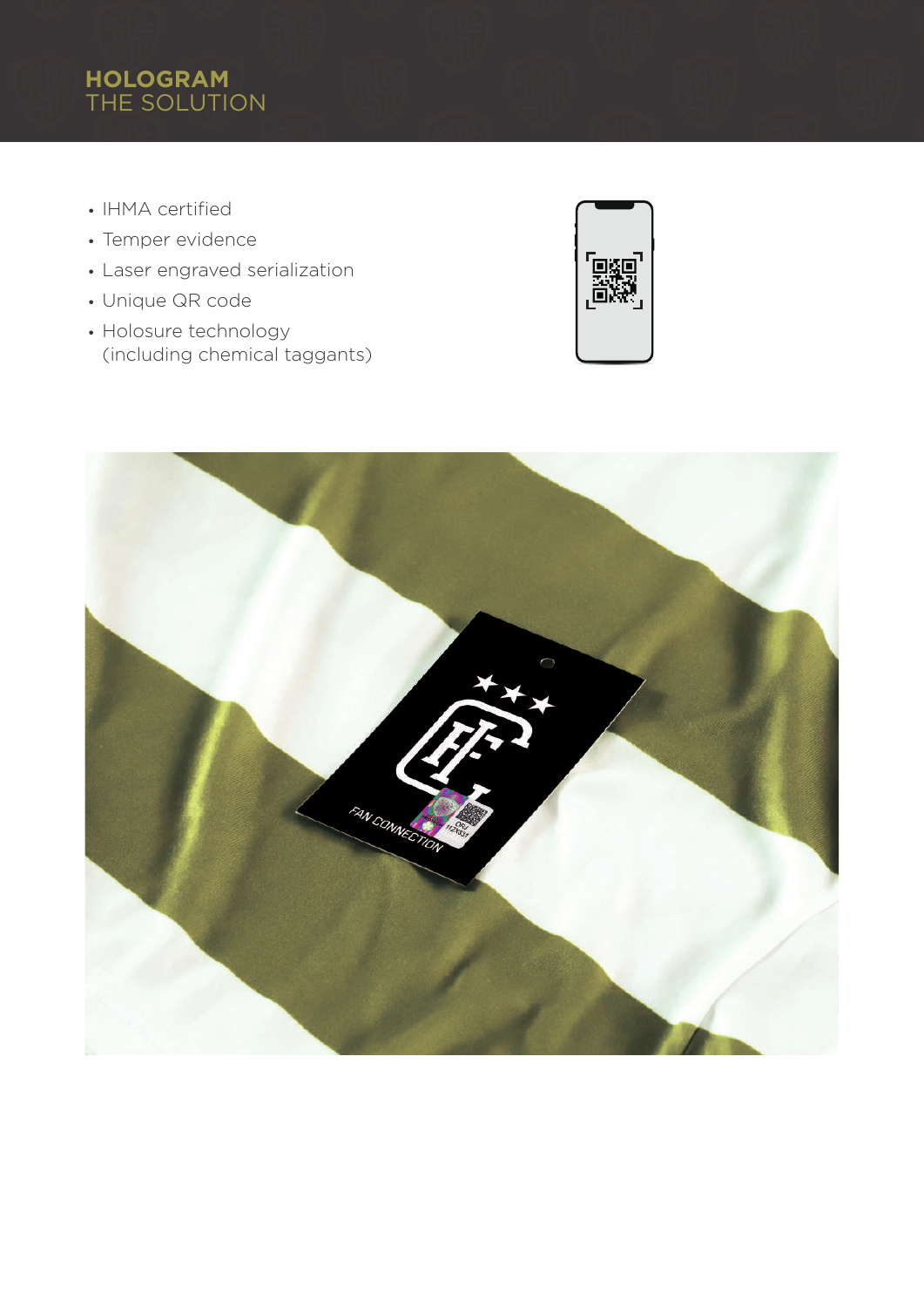# **ONLINE SOLUTION**

The **Brand Protech®** management platform allows the hologram authenticty validation and the origin of the product where it is applied.

This information will be accessible to the end user and authorities, mandated by the customer to perform market inspections and audits.

The access to the cloud platform will be possible:

- using Brand Protech App, customized with the client's identity, or

- using a QR code reading standard application to overcome the inertia related to the installation of specific App on end users' mobile phones.

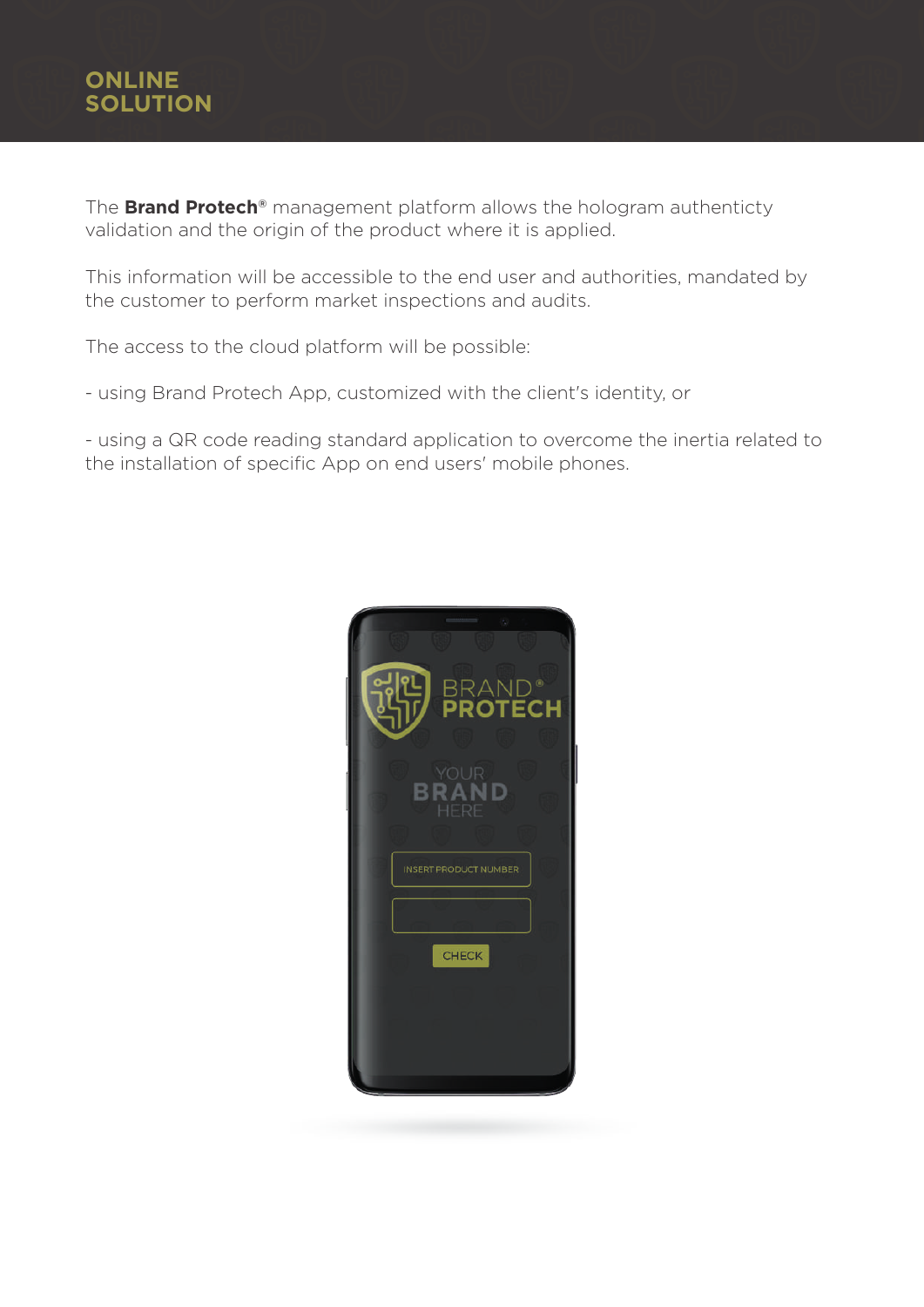Reading the QR code or entering the hologram unique number gives access to the product image as well as relevant information about it.



Some discrepancy between the image and the elements provided by the producer, with the product to which the end user had access, can be immediately reported.

| $\epsilon$<br>32142342<br>Manufacturer<br><b>Brand Protech</b><br>Date |
|------------------------------------------------------------------------|
| 2017-10-18                                                             |
| <b>Notes</b>                                                           |
|                                                                        |
|                                                                        |
| ü<br><b>IDENTITYFE</b>                                                 |
| IA4。<br>ΛN                                                             |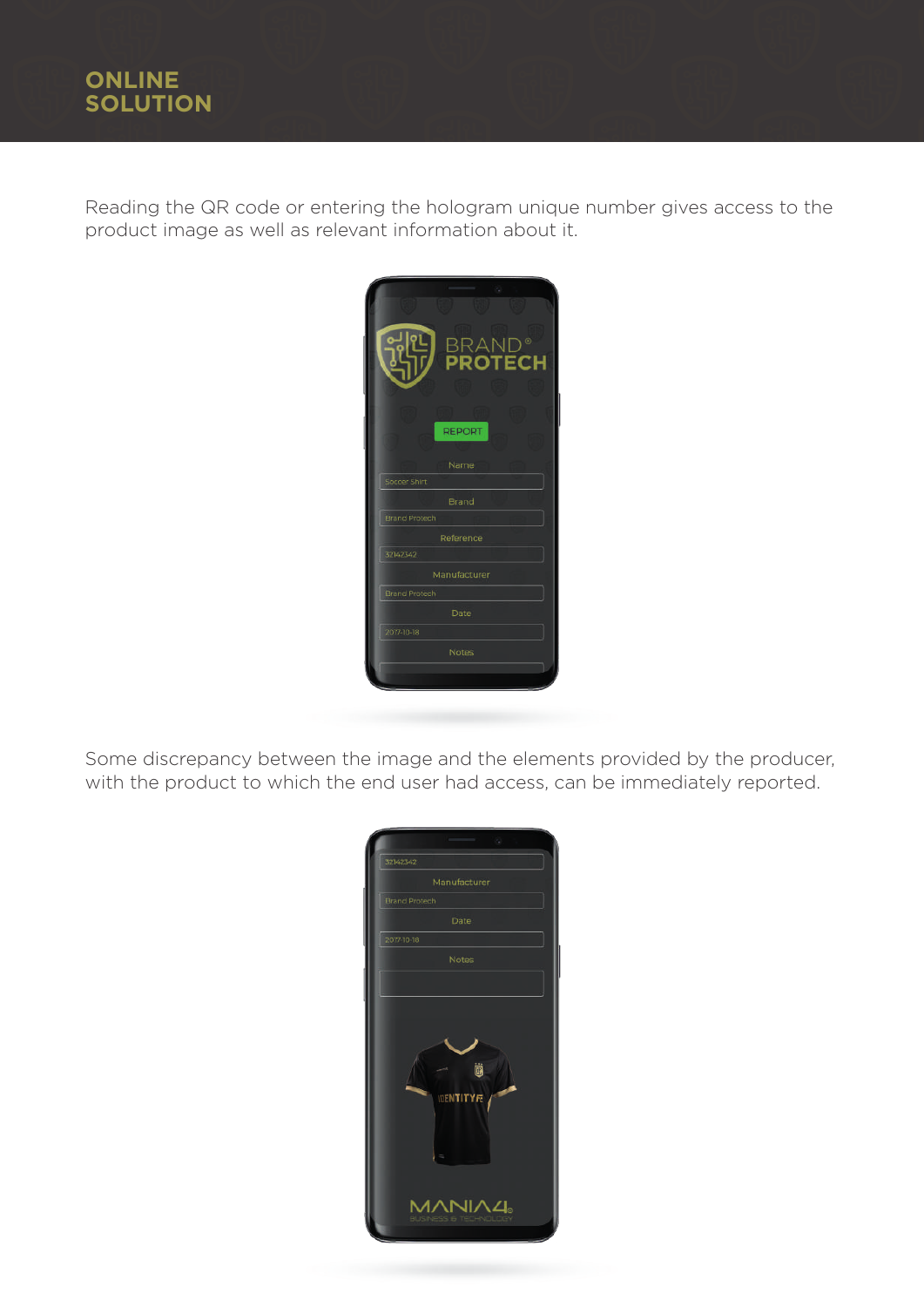### **Brand Protech® Hologram**

Suitable for small projects, no matter how big they are.



### **Personalized holograms**

Full solution with the minimum investment.

Tailor made project:

- Graphic proposal with covert and uncovert security elements;
- Master production with minimum investment;
- Global plataform to manage brand data.